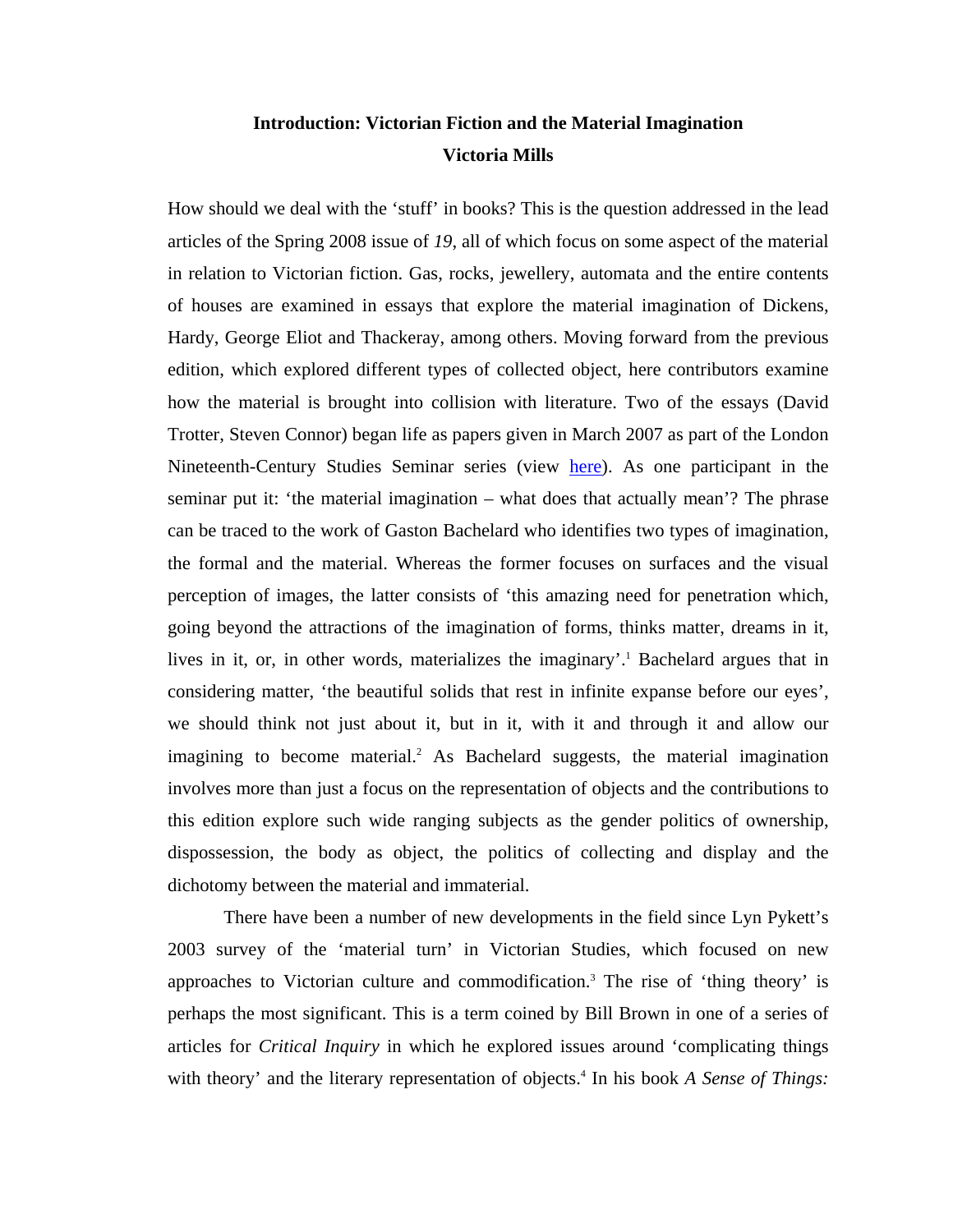*the Object Matter of American Literature*, Brown shifts the focus away from an emphasis on commodification and the work of consumption: 'I began to wonder whether such work had not, in a different way, left things behind, never quite asking how they become recognizable, representable, and exchangeable to begin with'. Instead Brown is moved to ask 'why and how we use objects to make meaning, to make or remake ourselves, to organise our anxieties and affections, to sublimate our fears and shape our fantasies'.<sup>[5](#page-13-4)</sup> Following the publication of *A Sense of Things* in 2003, further work has been published in this area including Elaine Freedgood's *The Ideas in Things: Fugitive Meaning in the Victorian Novel* (2006), discussed in this edition by Clare Pettitt; Peter Schwenger's *The Tears of Things: Melancholy and Physical Objects*; and Isobel Armstrong's recent book *Victorian Glassworlds: Glass Culture and the*  Imagination 1830-1880, a work which reflects a long-held interest in the material.<sup>[6](#page-13-5)</sup> This burgeoning interest is also marked by the number of recent and upcoming conferences with materiality as their theme: 'Victorian Materialities' (NAVSA, October 2007); 'Real Things: Matter, Materiality, Representation: 1880 to the present' (York, July 2007); 'Bric-a-brackery: Victorian Culture, Commodities and Curios' (Aberystwyth, July 2008); and 'Bodies and Things: Victorian Literature and the Matter of Culture' (Oxford, September 2008). The questions raised in this edition are therefore timely and it is hoped that the essays will contribute to ongoing dialogue in this area.

In addition, this edition features a forum on digitisation and materiality. We are particularly pleased to be able to make use of *19*'s digital publishing format to further debates about digital media. In the forum, five contributors respond to a series of questions about the nature of the virtual object. All five have worked or are working on nineteenth-century digitisation projects so they are uniquely placed to consider issues surrounding representation and the nature of digital space. While these short pieces have a different focus, they share a number of concerns with the lead articles such as questions about the nature of the represented object, authenticity and the relationship between subject and object.

# **Victoria Mills, Introduction: Victorian Fiction and the Material Imagination**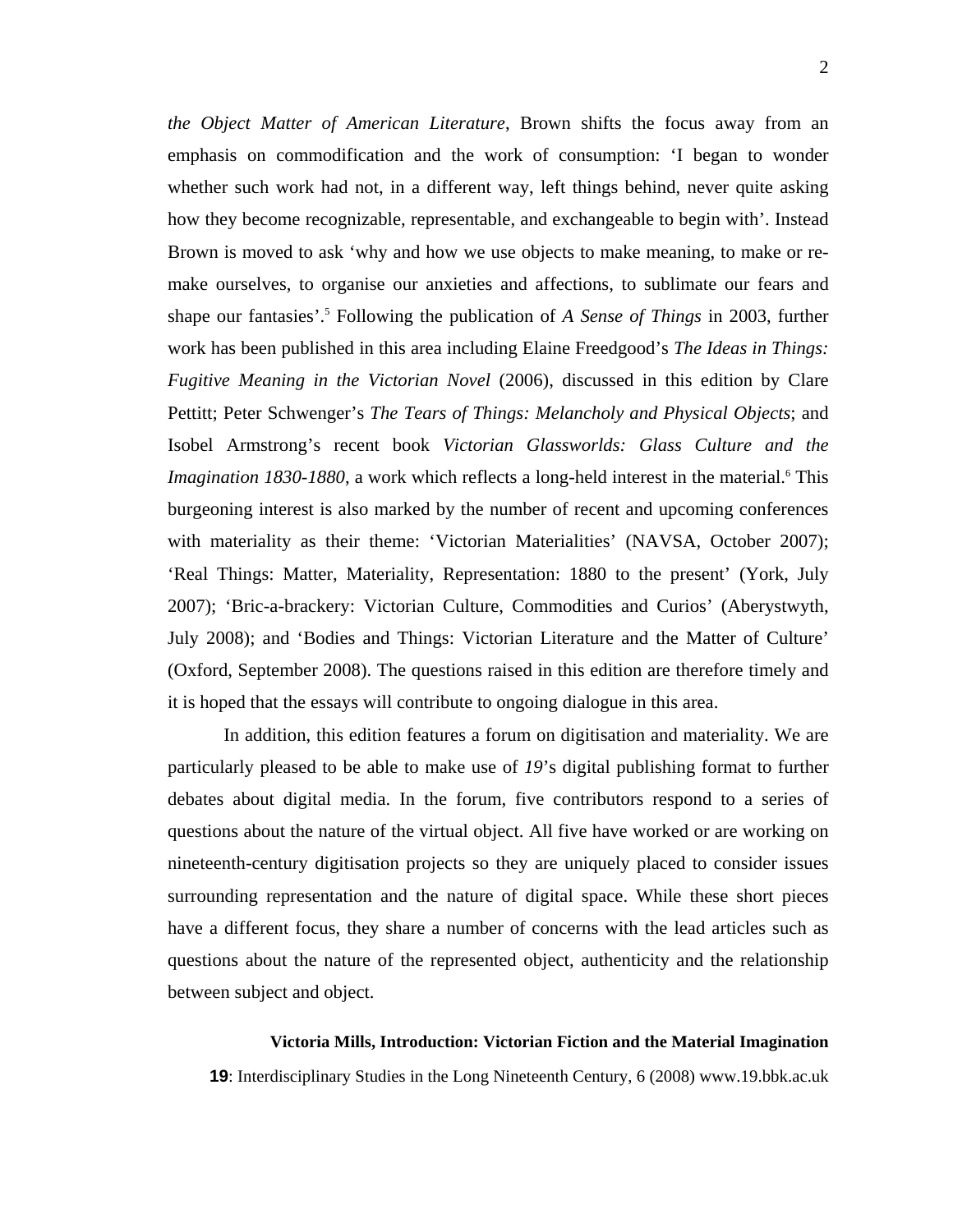The so-called material turn in Victorian Studies has been mirrored by a figurative turn in Museum Studies, which ushered in a framework of analysis for objects and collecting based on linguistics and literary studies. Susan Pearce was among the first to explore how it is possible to take a structuralist approach to the interpretation of objects and collecting. Pearce draws on the work of Ferdinand de Saussure to show the link between the world of potential material culture (the *langue*) and the creation of a collection, its organisation into categories (the *parole*).<sup>7</sup> So is it the case that, as Jacques Lacan would have it, 'the things of the human world are things in a universe structured by words, that language, symbolic processes, dominate and govern all'?<sup>[8](#page-13-6)</sup> Pearce is keen to point out that material culture does not match language in a 'one-inrelation-to-one-sense' and that it is important to be aware of the 'huge gulf between our ability to perceive material and our capacity to express what we see linguistically', a problem also discussed by James Mussell in his contribution to the forum.<sup>[9](#page-13-7)</sup> Nonetheless there is a clear cross-fertilisation occurring between disciplines. To cite just a couple of further examples, Eilean Hooper-Greenhill's work on museum communication draws on the work of Stanley Fish on hermeneutics to explore the interpretation of visual culture, Leslie Bedford has linked Jerome Bruner's work on narrative to the space of the museum, and Mieke Bal's work on museum exhibitions identifies parallels between narratives and collecting[.10](#page-13-8)

In considering the literary depiction of a thing, it is necessary to examine the differences between words and things and take on board critical approaches to the study of objects as well as literature. Work on the interpretation of visual culture suggests sensory engagement as a key route into understanding and interpreting objects.<sup>11</sup> But since we cannot run our hands over Mrs Jarley's waxworks or sniff the gas in the Boffins' gasolier, it seems that an object mediated by the language of a poem or novel needs special treatment. Is such an object in fact a kind of virtual object in the sense that it is a representation and has no physical, material properties? As George Landow states in his forum contribution, the 'properties of the material object can never literally,

#### **Victoria Mills, Introduction: Victorian Fiction and the Material Imagination**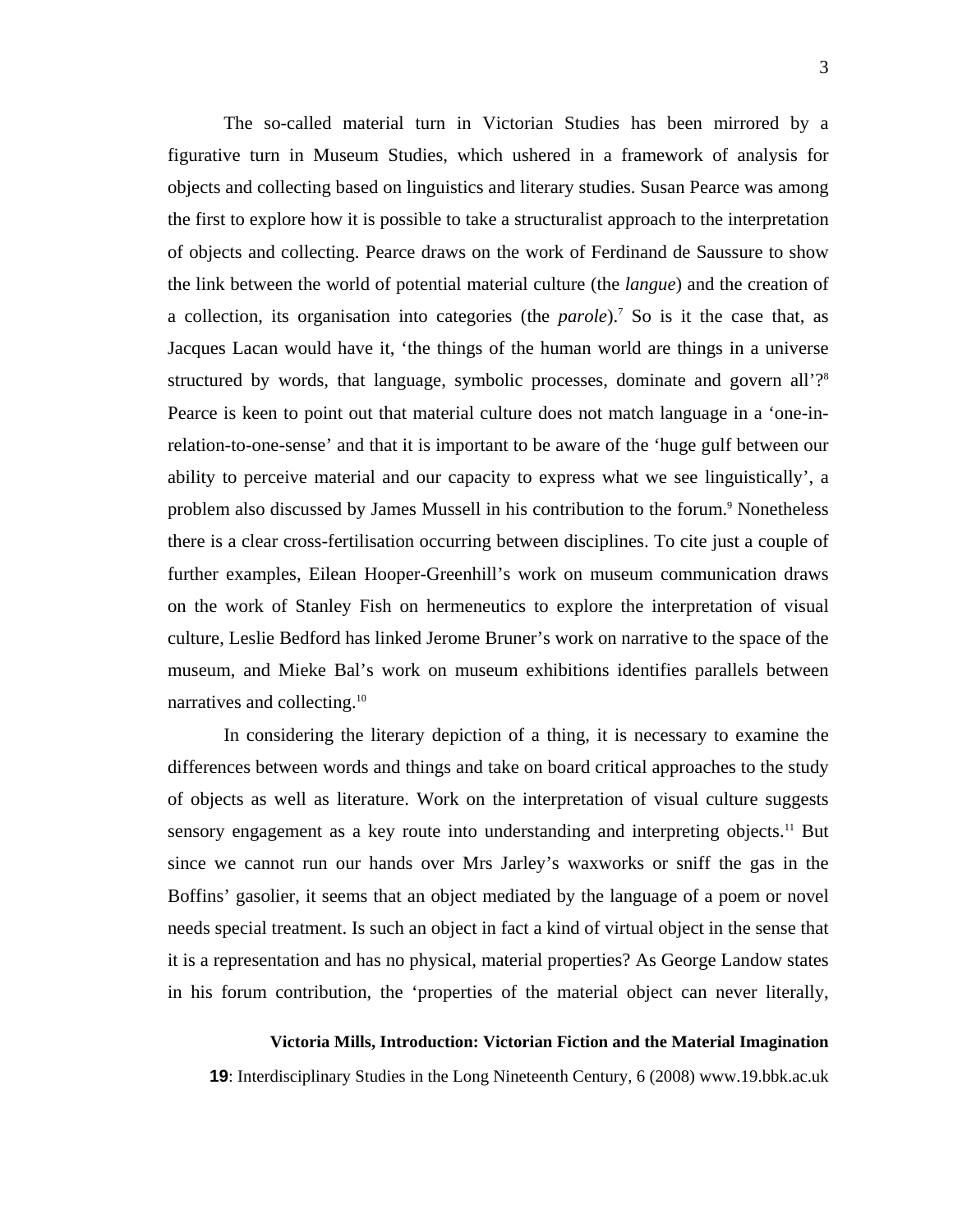physically, enter a virtual space', whether it be cyberspace or the space of a novel. $12$ Even if we can attempt to analyse the responses of fictional characters to objects, what is experienced is arguably not an aspect of the object itself, but an aspect of a character's subjectivity (or our own as readers). However, we should not dismiss the real, lived experience of objects and what this can bring to bear on the interpretation of things depicted in fiction. As Mussell puts it, we should be wary of 'our preference for reading about things rather than thinking about the things themselves'[.13](#page-13-4) Being able to touch and utilise a real Victorian bootjack, for example, gives a greater understanding of the scene in *Great Expectations* where the unfortunate Pip's head is held by Mrs Joe 'as a boot would be held in a bootjack'.<sup>14</sup> We are better able to imagine the tightness of the grip, the coldness of the metal and thus the misery Pip experiences if we have handled a similar object ourselves.<sup>[15](#page-13-5)</sup>

In most cases, objects conjured in the mind of the author have no real counterparts and thus differ from the digital referent. Gwendolen's necklace and Mrs Tulliver's teapot do not exist as tangible objects; we can't visit them in a museum. Yet the division between real and represented object is not always clear cut. As Clare Pettitt shows in her review essay, two of the objects *(*the little wooden midshipman and the 'Coalbeater's Arm') represented in Dickens's *Dombey and Son* and *A Tale of Two Cities*  respectively are in fact based on real things seen by Dickens during his London perambulations. These things, now on display in the Dickens House Museum, were remediated by Dickens as textual objects.<sup>16</sup> Katherine Inglis also shows how the jerky movements of 'clockwork Quilp' may have been suggested by Dickens' encounter with an astronomical clock at Lyons cathedral[.17](#page-13-9) Likewise, the fossils described in Thomas Hardy's *A Pair of Blue Eyes*, and discussed here by Adelene Buckland, were likely to have been inspired by Gideon Mantell's encounters with real objects.<sup>18</sup> Even the teapot and necklace, which have no identifiable real counterparts, may have been suggested by things Eliot actually saw and figured as a result of an engagement with the material world on the part of the author. Thus, as Freedgood argues, it is valid to pay attention to

#### **Victoria Mills, Introduction: Victorian Fiction and the Material Imagination**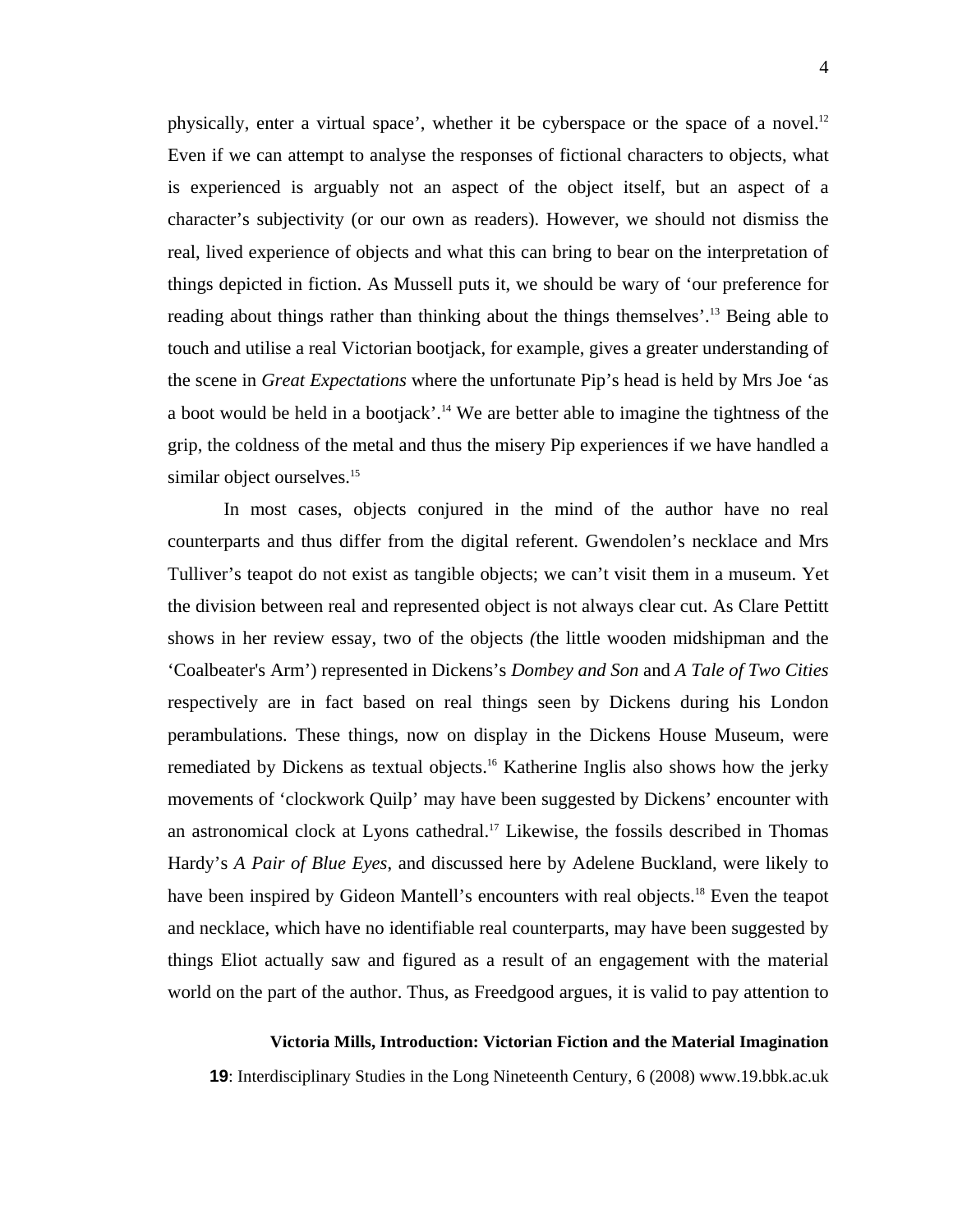the real contexts of such imagined objects (the Caribbean roots of the mahogany furniture in *Jane Eyre*, the history of calico in relation to *Mary Barton*) as part of a critical approach to a text. A fictional representation of an object is polysemic and in interpreting it we need to be aware of its multiple layers of meaning.

Geological layers are a central focus for Buckland, who explores Hardy and Mantell's experiences and textual representations of geological objects and collections, showing how such objects played a role in the negotiation of provincial identity. Buckland discusses how an object's manifold meanings are produced. Focusing on the geological objects depicted in *A Pair of Blue Eyes*, she argues that 'the material objects of geology and natural history do not exist […] without the contraptions and texts which house them and give them meaning. Without those texts, networks and practices, these objects would remain blank, mute and meaningless'[.19](#page-13-5) According to Buckland, a novel's rendering of a real object goes part way to creating its meaning, a point also relevant to the debates on digitisation. As Laura Mandell states in her forum contribution, 'putting an object anywhere is always an act of interpreting or representing it', whether it be the digital rendering of a 'real' object on a website or the literary representation of a fossil.<sup>[20](#page-13-14)</sup> In fact, as Schwenger argues, perception of an object itself can be seen as a form of representation: 'All of our knowledge of the object is only knowledge of its modes of representation – or rather of *our* modes of representation, the ways in which we set forth the object to the understanding, of which language is one'.<sup>21</sup>

The role of objects in narrative has been discussed by a number of critics. Gerard Genette describes the difference between narration and the description of objects as an opposition between action and the suspension of time, suggesting that description cannot be part of the driving force of a plot.<sup>22</sup> George Lukács's essay 'Narrate and Describe', discussed here by David Trotter, points to the problems that occur when a text contains too much description. Lukács argues that in a narrative, 'it is reasonable to mention only those aspects of a thing which are important to its function in a specific action'[.23](#page-13-17) Excessive description levels, or worse, leads to a 'reversed order of

#### **Victoria Mills, Introduction: Victorian Fiction and the Material Imagination**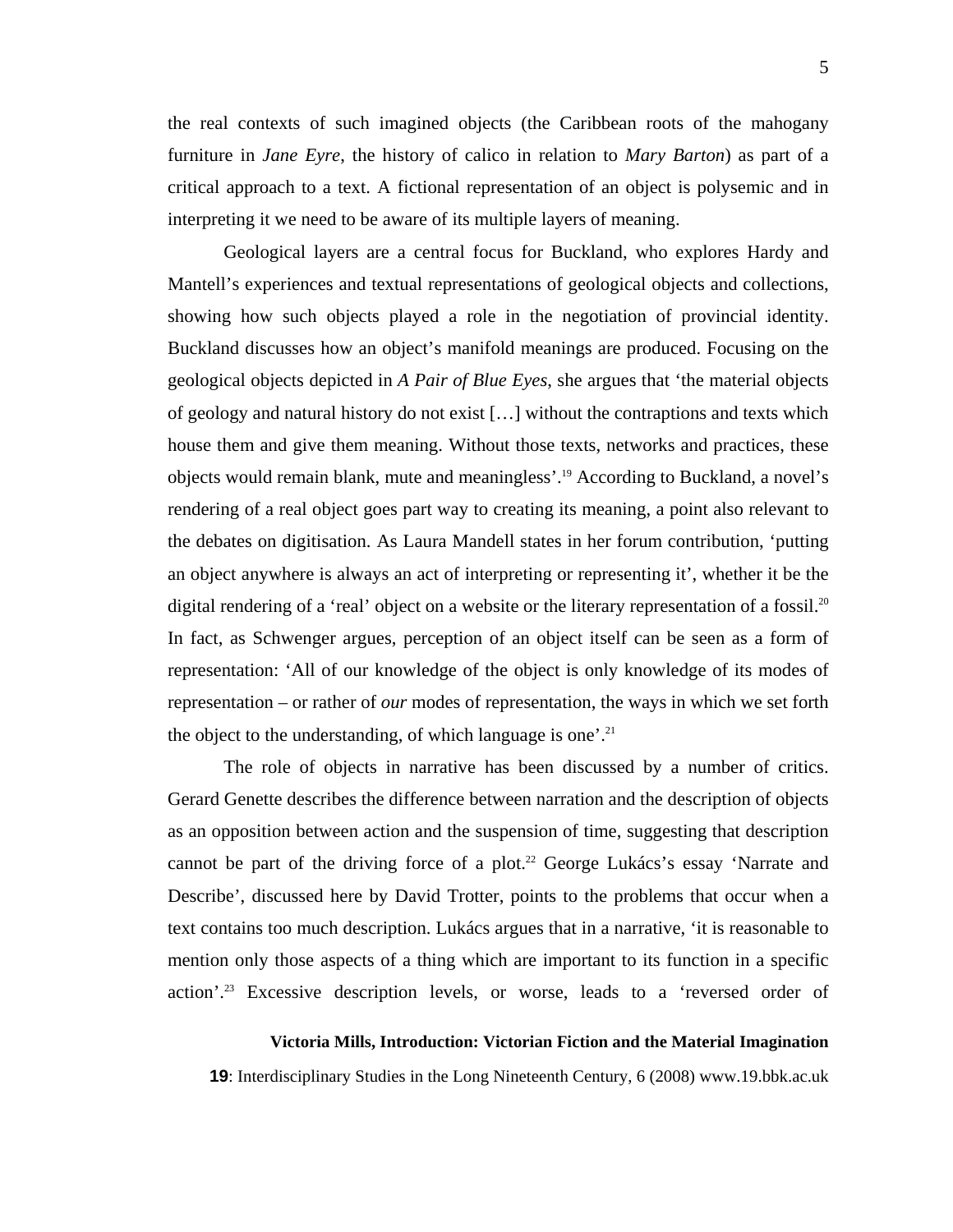significance' in which objects and events are equally placed in the hierarchy of meaning[.24](#page-13-18) Though recent criticism has attempted to recuperate description asserting that it, too, narrates, Trotter retains Lukács's distinction between narrative and description in his analysis of household clearances in Victorian fiction. With an emphasis on genre, Trotter's essay argues for 'the negative function of a certain kind of description: the description – itself a levelling down – of objects levelled down to matter or stuff'.<sup>25</sup> He suggests that the description of household goods often occurs at 'low points' in the narrative trajectory of the protagonist:

As the protagonists sink, so the novel sinks with them, from narrative to description. And those objects – described in detail, with full regard for physical, sensuous texture – are, more often than not, objects in a state of disrepair or decay: they have themselves been levelled.<sup>26</sup>

Trotter's essay presents a number of scenes from Victorian novels (*Vanity Fair*, *Mill on the Floss*, *Great Expectations*, *Middlemarch*) in which the contents of houses are sold off. Trotter's focus on household clearances is a focus on acts of dispossession that can be situated in opposition to acts of collecting. These are enforced acts as opposed to acts of voluntary acquisition and they pervade Victorian fiction to a surprising extent. Recent critics have been keen to embrace thing theory and what Freedgood calls 'Victorian thing culture' as a richer, more multivalent form of object relations than that suggested by 'commodity culture'.<sup>27</sup> However, Trotter urges caution, finding thing theory's focus on the subject, using objects 'to make or re-make ourselves', inadequate for tackling the kind of trajectory an object takes in a household clearance, its double reduction 'from household god to commodity; from commodity to matter'.<sup>28</sup> According to Trotter, 'we will need a way to think about objects *as they cease to be objects'*, things as they are reduced to waste matter.<sup>29</sup>

Trotter questions the accent on the subject that, despite its attempts to recuperate things, seems part and parcel of thing theory ('is the 'subject […] all there is to find "within" objects'?) and suggests that the depiction of household clearances forces us to 'conceive the indifference of a subject to objects which are already indifferent to it'[.30](#page-13-23) In

#### **Victoria Mills, Introduction: Victorian Fiction and the Material Imagination**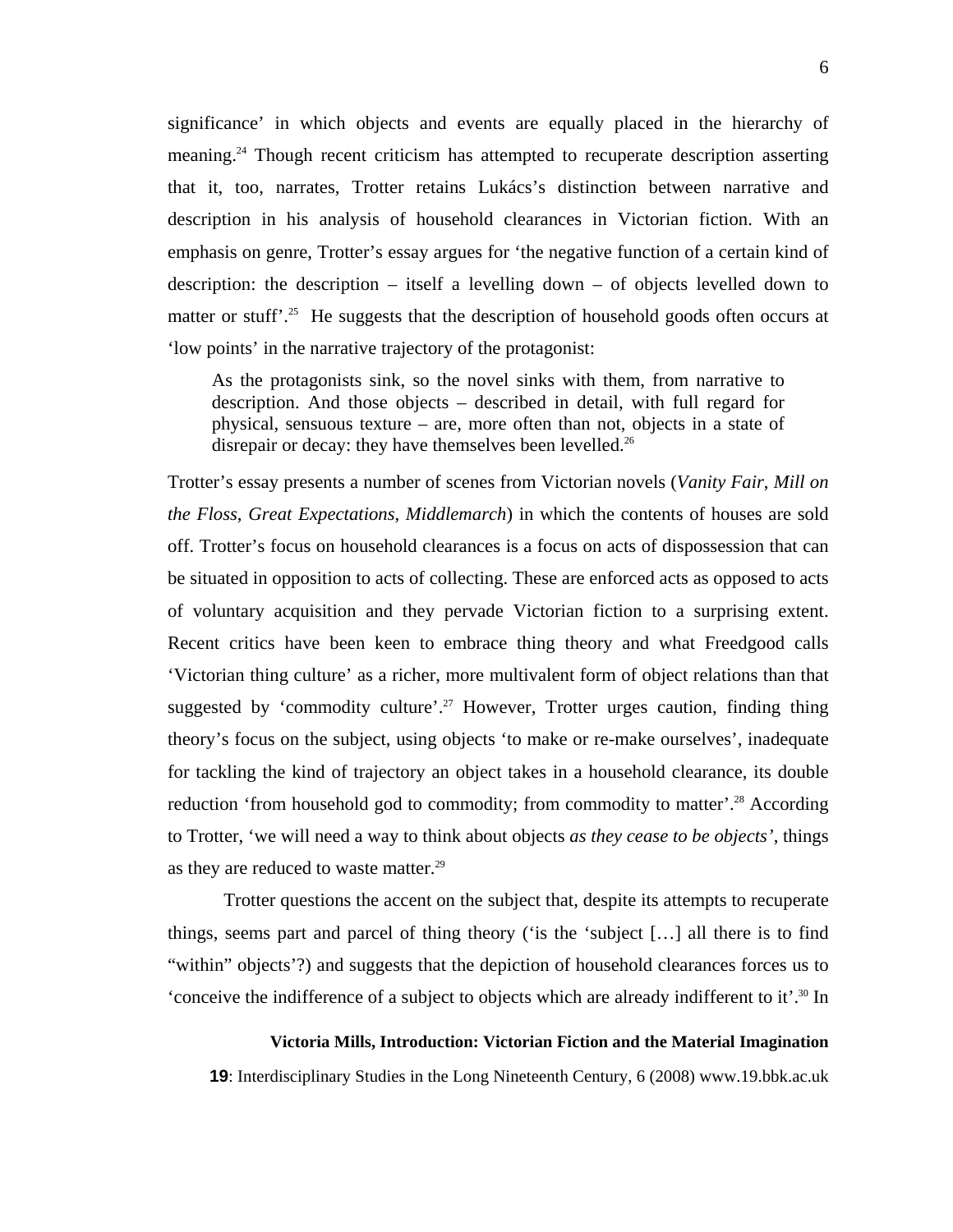a household clearance of a different sort, Henry James tells us that he wished to downplay the role of the subject. In the *Spoils of Poynton*, Mrs Gereth is forced to relinquish her outstanding collection of fine and decorative art, the entire contents of her home, to her son. In the Preface to the New York edition James writes:

The real centre, as I say, the citadel of the interest, with the fight waged around it, *would have been* the felt beauty and value of the prize of battle, the Things, always the splendid Things, placed in the middle light, figured and constituted, with each identity made vivid, each character discriminated, and their common consciousness of their great dramatic part established (emphasis mine). $31$ 

Alive to editorial constraints, however, James concedes that such an overwhelming emphasis on the 'things' would be to the detriment of narrative development, dialogue and plot. Instead, the focus is shifted to the way in which the spoils mediate in the relationships between his central characters; the subjects are restored.

Katherine Inglis's essay explores the porous boundaries between subjects and objects and what she describes as the 'tragic human propensity to become object-like'.[32](#page-13-25) In her discussion of automata in Dickens's *Old Curiosity Shop* and *Our Mutual Friend* she shows how the idea of the automaton becomes 'a symbol of the destabilization of personal agency'[.33](#page-13-26) In exploring the links between contemporary factory literature and *The Old Curoisity Shop*, Inglis discusses the 'automatous potential' of Little Nell, evident in her tendency to take on the properties of objects with which she comes into contact; the moving waxwork nun and the furnace-tender at a steel foundry.<sup>34</sup> Whereas Nell manages to escape an automatous existence, Daniel Quilp seems to relish his mechanical qualities, his habit of darting in and out of corners 'like a figure in a Dutch clock', his repetitious hand-rubbing and blank expression[.35](#page-13-28) With *Our Mutual Friend*, Inglis focuses on the 'discreet automaton' who provides the music at the Podsnaps' carpet dance and the unfortunate Mr Dolls forever in need of 'winding up', both of whom show how it is possible 'for a human to be mistaken for, or indeed to become, an automaton'.[36](#page-13-29)

#### **Victoria Mills, Introduction: Victorian Fiction and the Material Imagination**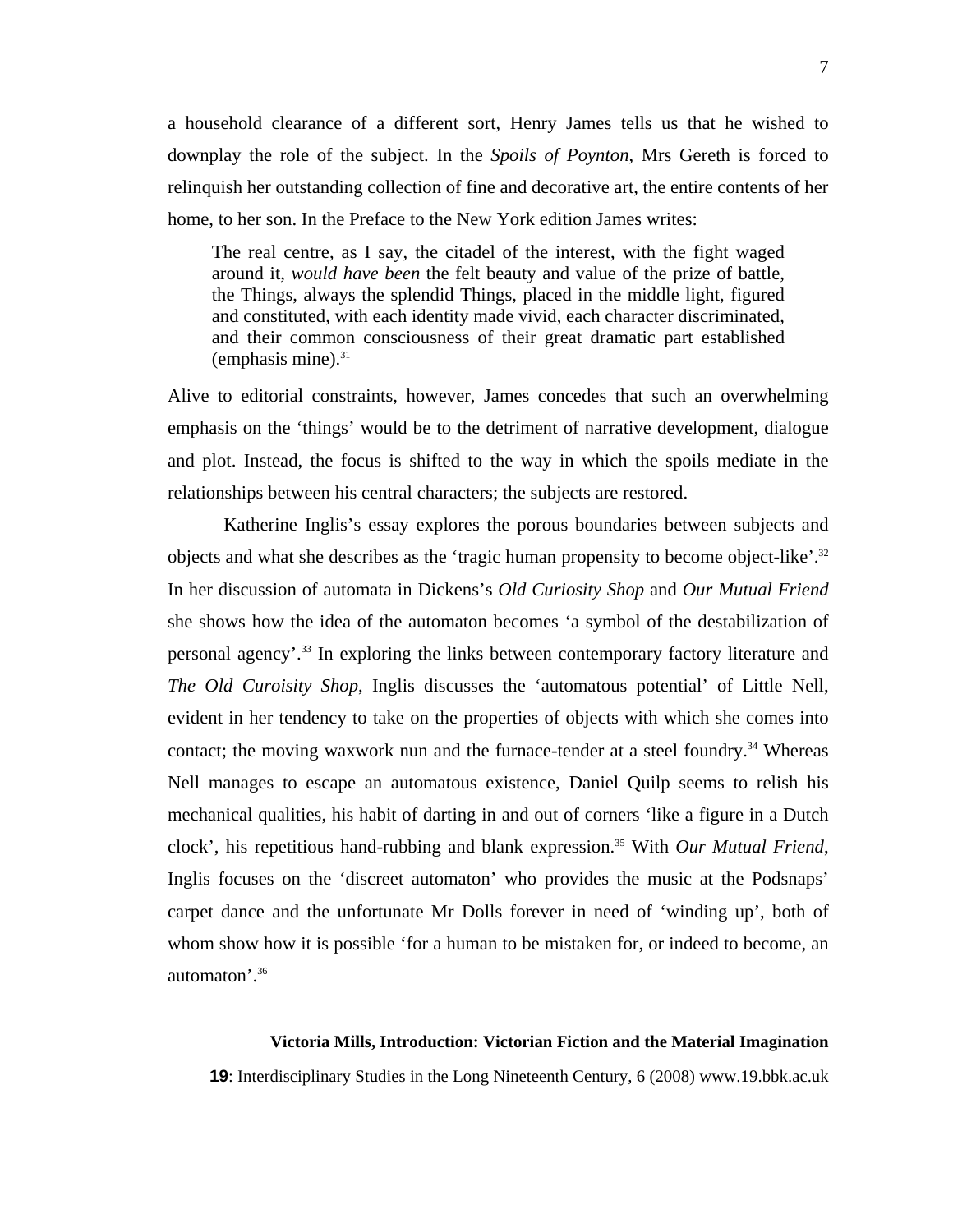The automata described by Inglis hint at a pre-digital history of virtuality; Mrs Jarley's waxworks ('calm and classical' as she describes them) are representations of real people and things and can be seen as part of a trajectory that was later to include the plaster casts on display in the cast courts at the Victoria and Albert Museum. [37](#page-13-30) The latter in particular confront the boundary between original and copy. The cast of Trajan's column, for example, like the computer-scanned replicas of Inuit sculpture described by Landow, retains many features now lost to the original which, due to adverse environmental conditions, has deteriorated greatly in the last 150 years.

Inglis's discussion of the waxwork nun also raises questions about the gendered nature of the body as object. Deborah Wynne's essay takes the objectification of the female body as one of its main themes, focusing on the role of women's property in Eliot's *Daniel Deronda*. Wynne follows Brown in eschewing the interpretation of things in books as evidence of 'the market as usual' and instead foregrounds 'how the object world can aid the expression of a social identity'.[38](#page-13-31) Wynne focuses on personal property, on possession, which Walter Benjamin describes as 'the most intimate relationship that one can have to objects'.<sup>39</sup> Benjamin suggests that objects have the power to control, to possess the possessor, 'not that they come alive in him; it is he who lives in them'.[40](#page-13-32) With Gwendolen's acceptance of the diamonds that had once belonged to Grandcourt's mistress, Lydia Glasher, possession takes on the sinister connotations of control by a supernatural force: 'Truly here were poisoned gems, and the poison had entered into this poor young creature […]. In some form or other the Furies had crossed [Grandcourt's] threshold'.<sup>41</sup> Wynne argues that both Lydia and Gwendolen are objectified by Grandcourt and, in her exploration of female ownership in the context of contemporary property laws, she shows how Eliot's representation of things 'often signals the ambiguities of the female condition' as women themselves become 'equivocal objects'[.42](#page-13-34)

#### **Victoria Mills, Introduction: Victorian Fiction and the Material Imagination**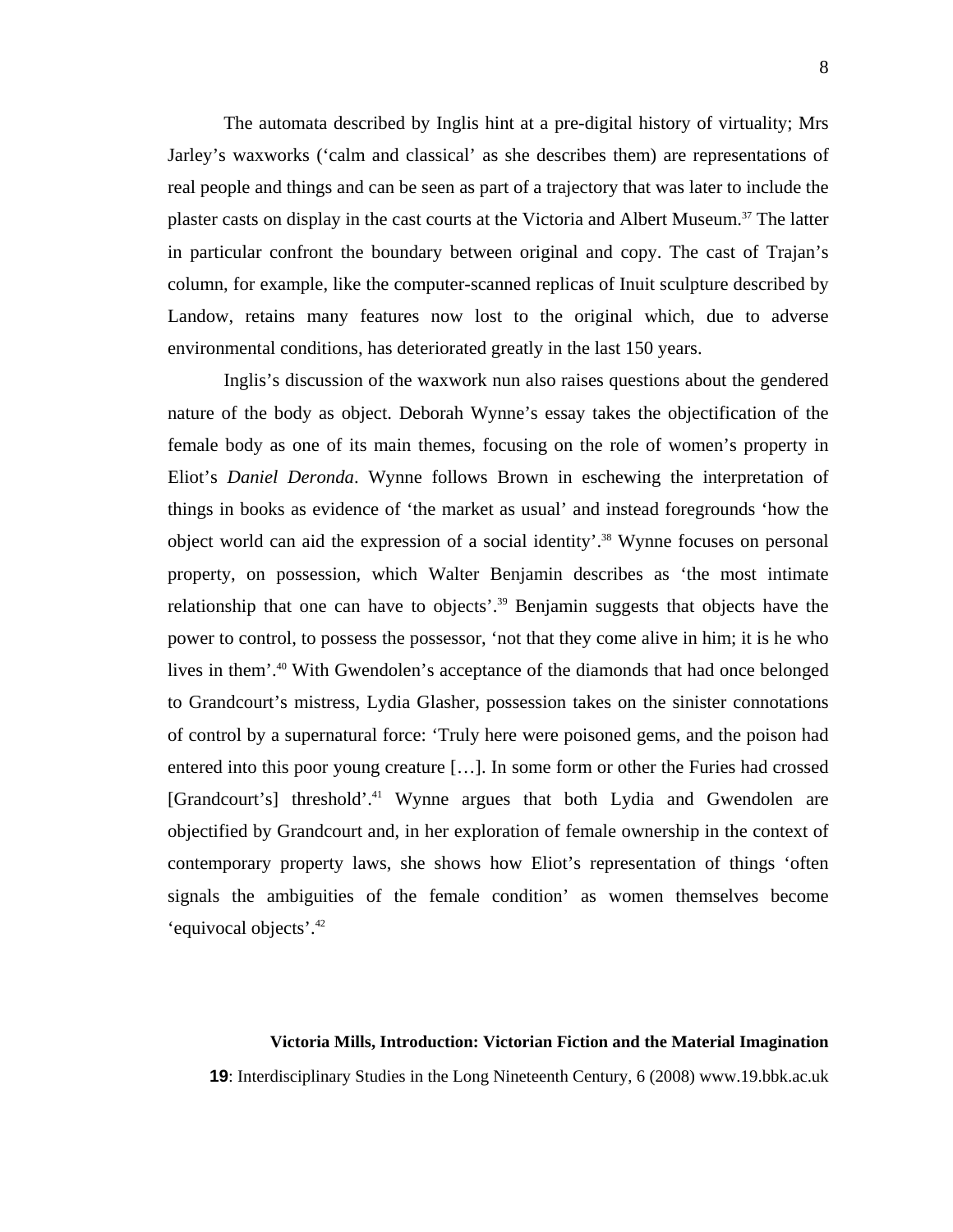Before the advent of thing theory, Steven Connor's work on cultural phenomenology proposed that we pay more attention to objects in a way reminiscent of Bachelard. 'I wanted to imagine a way of writing about objects that would attend to their peculiar and changeable life in our lives. I dreamed of a way of thinking through things rather than thinking them through'.[43](#page-13-35) His contribution to *19* thinks through gas as it appeared, smelt, felt and evolved in the nineteenth century. Connor traces a history of gas heating and lighting and goes on to show how gas is imagined in an assortment of Victorian fiction, Wilkie Collins's *Basil*, Dickens's *Oliver Twist* and Mary Elizabeth Braddon's *Lady Audley's Secret*, among others. He discusses how in fiction, gaslight suggests 'a kind of flashbulb vision' and 'provides sudden revelations and reversals of perception, abrupt transformations'.<sup>44</sup> Gas has the power to both amplify and emaciate and it has a mediating potential which Connor explores in relation to Dickens's *Bleak House*.

Connor also identifies links between the form of the novel and the properties of gas:

Perhaps the novel was another such confection of the material and the immaterial. Bulky and ponderous in its physical form, the nineteenthcentury novel projected human relationships in terms of the flows and networks of matter that were becoming indispensable in the organisation of social life. There was no more representative flow, no more immaterial thing, than gas. $45$ 

This is suggestive. Eliot's *Middlemarch* is 'bulky and ponderous in its physical form' and its well-documented use of web and stream metaphors recalls Connor's 'flows and networks'.[46](#page-13-37) Connor hints at the ways in which materiality can have an impact on literary form. Henry James' assertion in relation to novel writing that 'Life' is 'all inclusion and confusion' whereas art is 'all discrimination and selection' evokes the techniques of the collector and similarly implies such connections.<sup>47</sup> Indeed it could be argued that the novelist is in many ways akin to the collector. Like the collector's assembling of objects, the novelist must gather together characters, events, subjects, themes and arrange them in a discursive space. Both writing and collecting are accretive

### **Victoria Mills, Introduction: Victorian Fiction and the Material Imagination**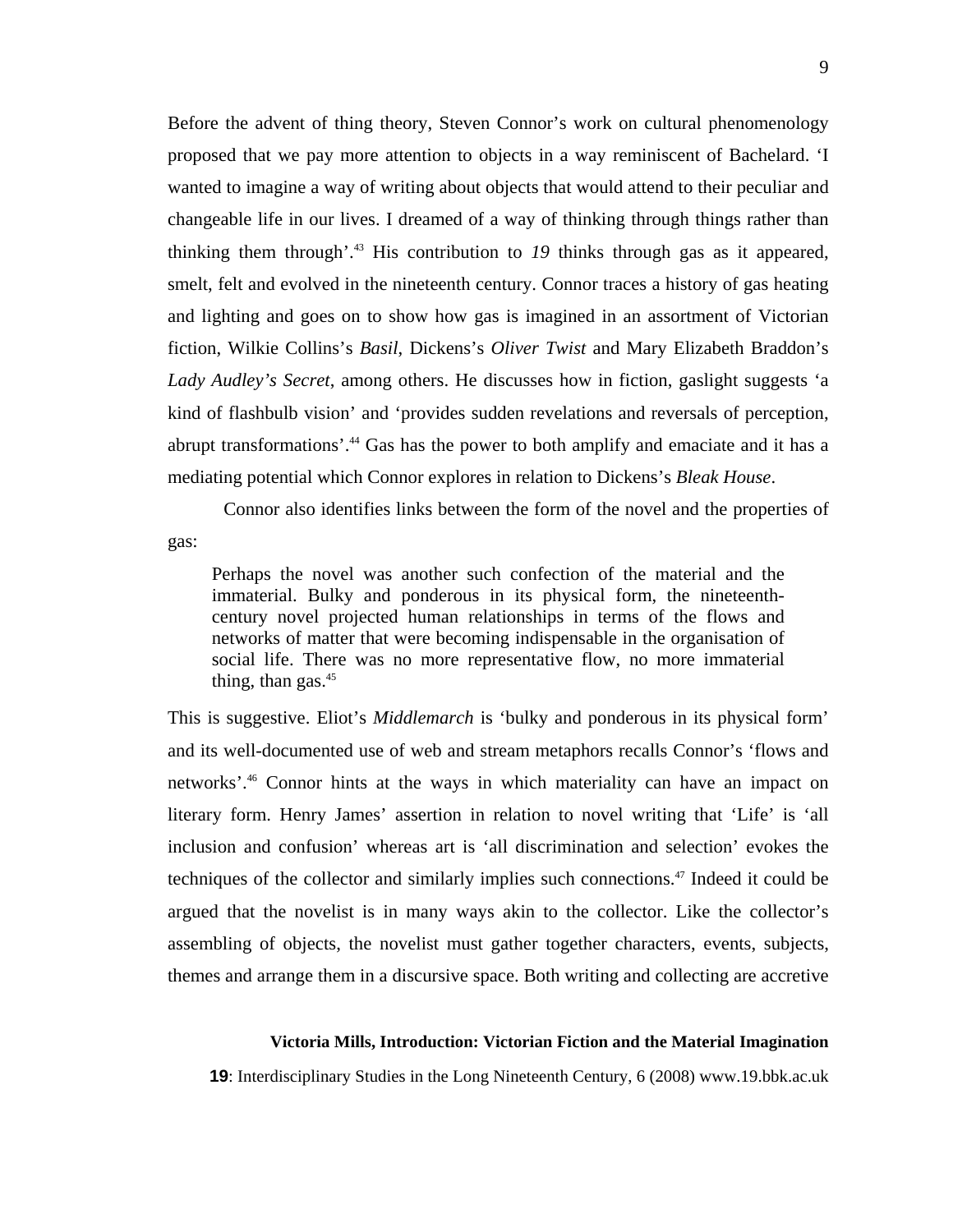and selective, involving the sequential arrangement of ideas and things, and both tread the line between accumulation and classification. Like those who work on digitisation projects, Eliot had to deal with a mass of information gathered in her various notebooks and shape it into a coherent form in order to avoid the 'data deluge' that Mandell describes.<sup>[48](#page-13-35)</sup>

Such shaping was crucial to Eliot's mass appeal and is similarly vital for the success of the democratising efforts of digitisation. Being able to exclude is important for the shaping of information. It is also important, however, that we attend to what is in danger of being excluded from the 'material turn'. Despite sporadic attempts to theorise working-class things, there is an inclination to focus on the representation of middleclass experience and exclude the working classes who simply don't have as much stuff.[49](#page-13-5) What can we do with the stark interiors of George Gissing's *The Nether World* (1889), for example? Are the poor denied the kind of affective relationship with objects that Brown explores? According to Lukács, when working-class struggle is depicted in literature 'the still lives of descriptive mannerism vanish'.<sup>50</sup> But the stuff, however mundane (the 'tin pans' and 'brown pitchers' of *Adam Bede*, for example), is still there if we choose to look for it. In that novel, Eliot demands 'let us always have men ready to give the loving pains of a life to the faithful representing of commonplace things – men who see beauty in these commonplace things'.<sup>51</sup> Yet it is the tendency of such things to disappear into the background, as Connor suggests, 'that makes it imperative to find ways of restoring them to articulation'.<sup>52</sup> Some of the contributions to this edition of *19* attempt such a restoration, not of working class possessions as such but of other objects in danger of being overlooked; gas, rocks and fossils, wardrobes and mattresses. Others ask us to think in new ways about objects that by their very nature stand out in the text (dazzling jewels) or about automata, things that aren't really things at all but the 'quasi-objects and quasi-subjects' of Latour's formulation.<sup>53</sup> The material concerns of Victorian fiction are wide-ranging and the scope for new work appears infinite, what Freedgood calls 'an interpretative open end of dizzying potential'.<sup>54</sup>

#### **Victoria Mills, Introduction: Victorian Fiction and the Material Imagination**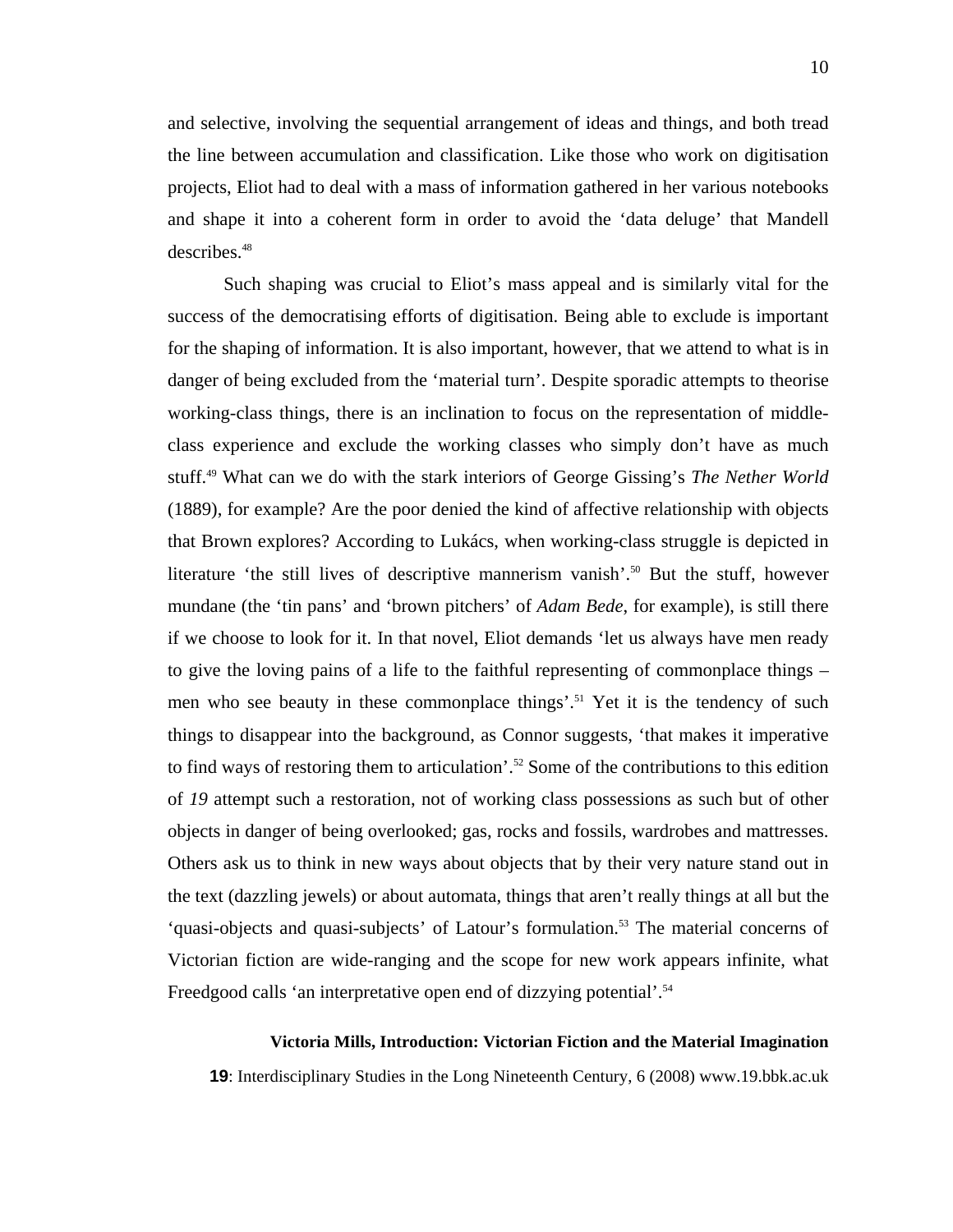# **Endnotes:**

 $\overline{a}$ 

2 Gaston Bachelard, *Earth and Reveries of Will: An Essay On the Imagination of Matter* trans. by Kenneth Haltam (Dallas: The Dallas Institute Publications, 2002), p. 1. Many of the essays in this edition seem to coincide with Bachelard's interests. For example he discusses rocks and precious stones in *Earth and Reveries of Will* and the contents of houses in *The Poetics of Space*.

3 Lyn Pykett, 'The Material Turn in Victorian Studies', *Literature Compass*, 1 (2004), 1-5.

4 See Bill Brown, 'Thing theory', *Critical Inquiry* 28 (Autumn 2001), 1-18; and 'How to do things with things – a toy story', *Critical Inquiry* 24 (1998), 935-64.

5 Bill Brown, *A Sense of Things: The Object Matter of American Literature* (Chicago: Chicago University Press, 2003), p. 4.

6 See Elaine Freedgood, *The Ideas in Things: Fugitive Meaning in the Victorian Novel* (London: University of Chicago Press, 2006); Peter Schwenger, *The Tears of Things: Melancholy and Physical Objects* (London: University of Minnesota Press, 2006); Isobel Armstrong *Victorian Glassworlds: Glass Culture and the Imagination 1830-1880* (Oxford: Oxford University Press, 2008). For a discussion of some of Armstrong's work in relation to the concept of the material imagination see Steven Connor, 'Isobel Armstrong's Material Imagination', at www.stevenconnor.com/isobel/.

7 Susan Pearce, *Museums, Objects and Collections* (Leicester and London: Leicester University Press, 1992), pp. 26-7.

8 *The Ethics of Psychoanalysis 1959-1960: The Seminar of Jacques Lacan Book VII*, ed. by Jacques-Alain Miller (New York and London: W. W. Norton & Company, 1997), p. 45. I have been using 'thing' and 'object' as interchangeable terms thus glossing over phenomenological debates about what these terms actually mean, most notably Lacan's discussion of the differences between 'das Ding', and 'die Sache' which can be followed in the above-cited text, pp. 43-70.

9 Pearce, *Museums, Objects, Collections*, pp. 22-23; James Mussell, 'Digital Culture, Materiality and Nineteenth-Century Studies', *19: Interdisciplinary Studies in the Long Nineteenth Century*, 6 (April 2008), p. 3.

10 Eilean Hooper Greenhill, *Museums and the Interpretation of Visual Culture* (London: Routledge, 2000); Leslie Bedford, 'Storytelling: The Real Work of Museums', *Curator* 44 (2001), pp. 27-34; Mieke

#### **Victoria Mills, Introduction: Victorian Fiction and the Material Imagination**

<sup>1</sup> Gaston Bachelard, *L'Air et les songes* quoted in Gaston Bachelard, *On Poetic Imagination and Reverie*, ed. and trans. by Colette Gaudin (Putnum, Connecticut: Spring Publications INC., 2005), p. 37.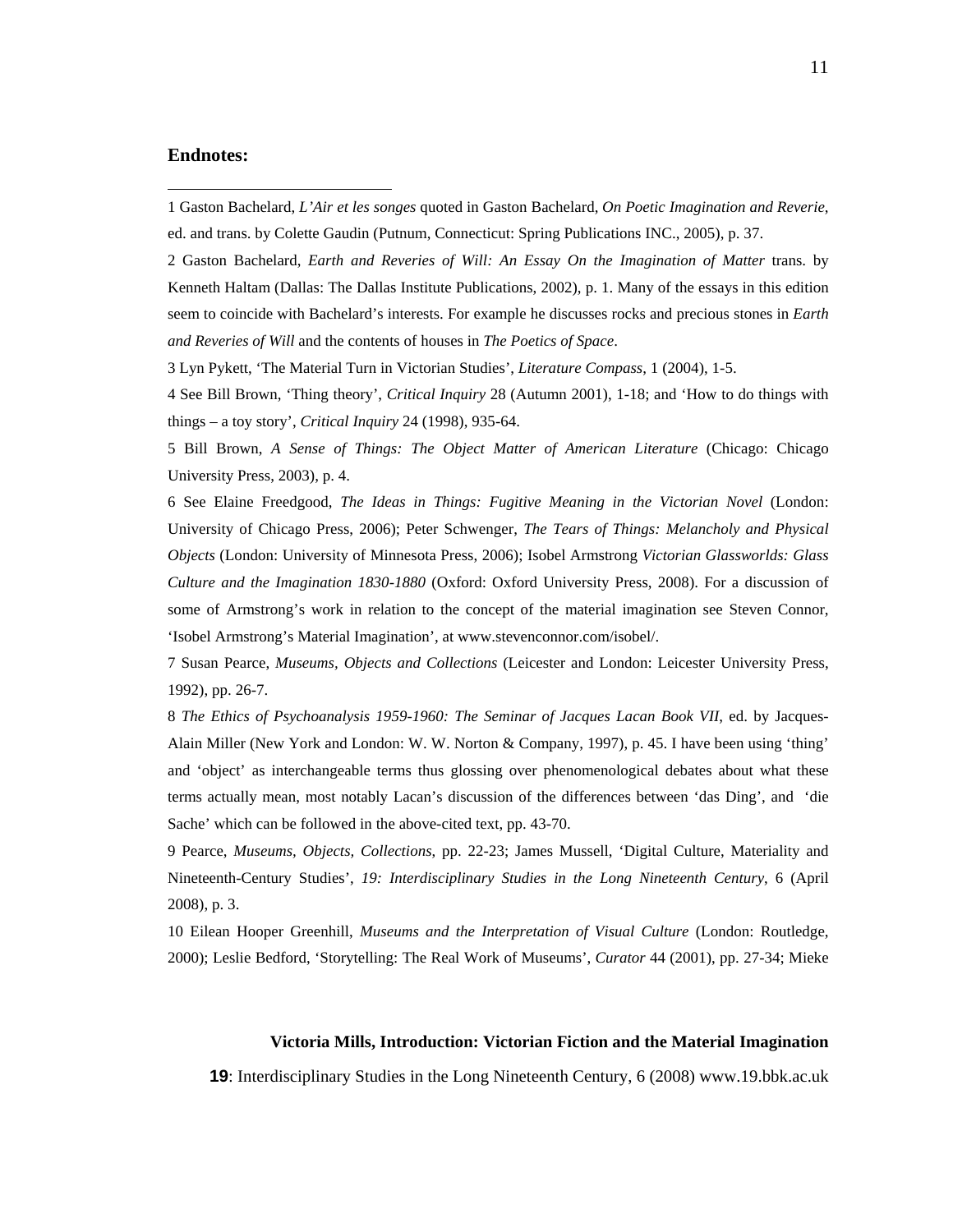Bal, 'Telling Objects: A Narrative Perspective on Collecting', in *The Culture of Collecting*, ed. by John Elsner and Roger Cardinal (London: Reaktion Books Ltd, 1994), pp. 97-115.

12 George P. Landow, 'Material Object: Virtual Spaces', *19: Interdisciplinary Studies in the Long Nineteenth Century*, 6 (April 2008), p. 1.

13 Mussell, 'Digital Culture, Materiality and Nineteenth-Century Studies', p. 3.

14 Charles Dickens, *Great Expectations* (Oxford: Heinemann Educational, 1993), p.10.

15 I draw this example from a series of workshops for GCSE English literature pupils at the Geffrye Museum, East London in 1998. Titled 'Writers and Rooms', these workshops used the period room displays and handling collections at the museum as a 'way in' to some Victorian novels. The materiality of the objects provoked an immediate response among the pupils; one wrote that 'hearing Robert's group strike the flint from the tinderbox made me realise how loud the noise would have sounded to Pip in the dead of night and why he would have been afraid to use it'.

16 Clare Pettitt, 'On Stuff', *19: Interdisciplinary Studies in the Long Nineteenth Century*, 6 (April 2008), p. 3.

17 Katherine Inglis, 'Becoming Automatous: Automata in *The Old Curiosity Shop* and *Our Mutual Friend*', *19: Interdisciplinary Studies in the Long Nineteenth Century*, 6 (April 2008), p. 15.

18 Adelene Buckland, 'Thomas Hardy, Provincial Geology and the Material Imagination', *19: Interdisciplinary Studies in the Long Nineteenth Century*, 6 (April 2008), p. 6.

19 Buckland, 'Thomas Hardy, Provincial Geology and the Material Imagination', p. 14

20 Laura Mandell, 'Encoded Matter', *19: Interdisciplinary Studies in the Long Nineteenth Century*, 6 (April 2008), p. 2.

21 Schwenger, *The Tears of Things*, p. 22.

22 Gerard Genette, 'Frontieres du recit', *Communications*, 8 (1966), 152-63 (pp. 58-9).

23 Georg Lukács, 'Narrate or Describe?' in *Writer and Critic and Other Essays*, ed. and trans. by Arthur Kahn (London: Merlin Press, 1970), pp. 110-48 (pp. 130, 131).

24 Lukács, 'Narrate or Describe', p. 145.

25 David Trotter, 'Household Clearances in Victorian Fiction', *19: Interdisciplinary Studies in the Long Nineteenth Century*, 6 (April 2008), p. 9.

26 Trotter, 'Household Clearances in Victorian Fiction', p. 7.

27 Freedgood, *The Ideas in Things*, p. 8.

28 Trotter, 'Household Clearances in Victorian Fiction', p. 15.

# **Victoria Mills, Introduction: Victorian Fiction and the Material Imagination**

<sup>11</sup> Hooper-Greenhill, *Museums and the Interpretation of Visual Culture*, pp. 12-13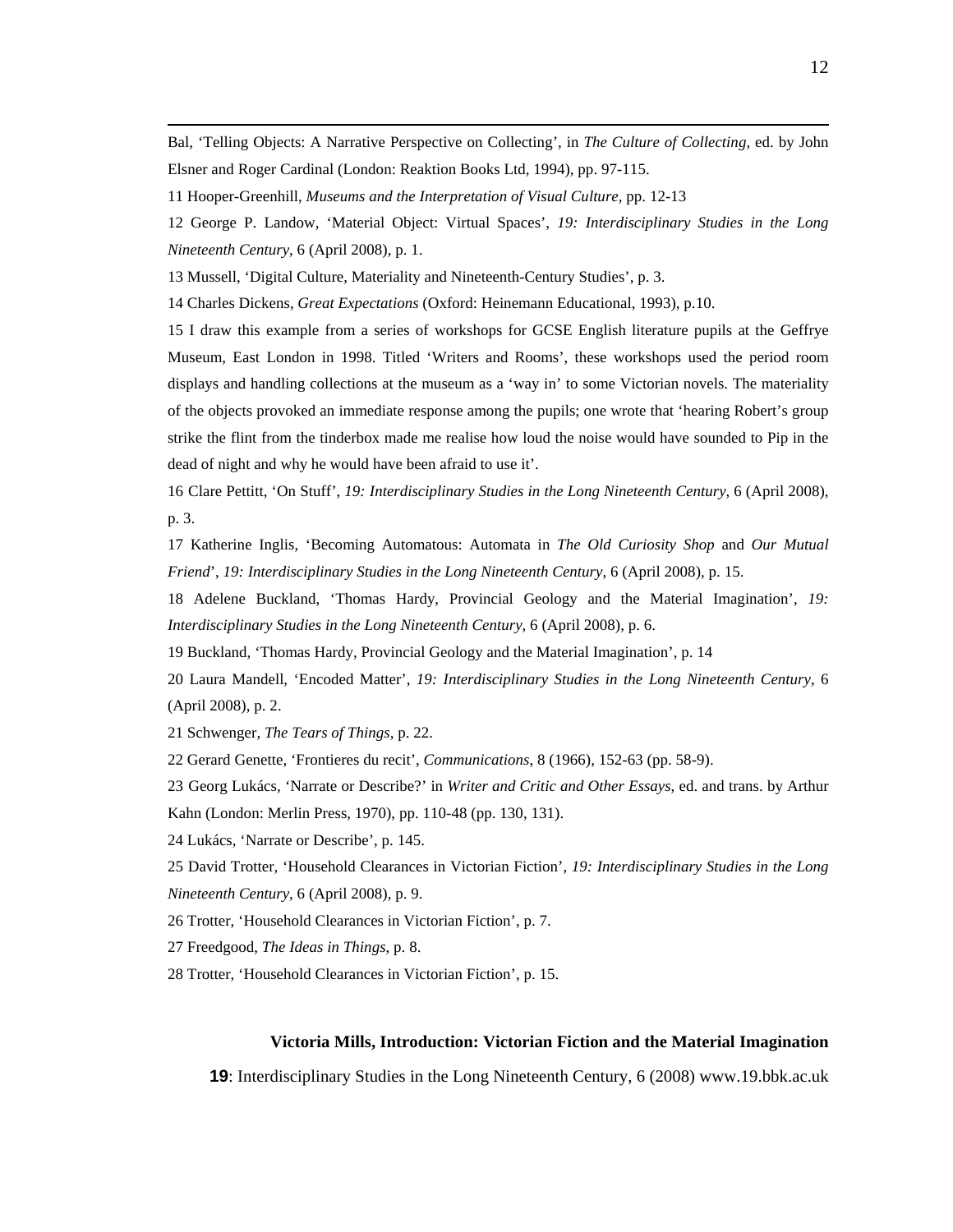29 Trotter, 'Household Clearances in Victorian Fiction', p. 16. See also David Trotter, *Cooking with Mud: The Idea of Mess in Nineteenth-Century Art and Fiction* (Oxford: Oxford University Press, 2000).

- 30 Trotter, 'Household Clearances in Victorian Fiction', p. 9. See also his review of Bill Brown's work,
- David Trotter, 'McTeague's Tooth', *London Review of Books* 25 (22), (2003).
- 31 Henry James, *The Spoils of Poynton*, (New York: Oxford University Press, 2000), p. xlvi.
- 32 Inglis, 'Becoming Automatous', p.22.
- 33 Inglis, 'Becoming Automatous', p. 19.
- 34 Inglis, 'Becoming Automatous', p. 14.
- 35 Inglis, 'Becoming Automatous', p. 15.

36 Inglis, 'Becoming Automatous', pp. 20; 27; 20.

37 Charles Dickens, *The Old Curiosity Shop* (Oxford: Oxford University Press, 1999), p. 207

38 Deborah Wynne, 'Equivocal Objects: The Problem of Women's Property in *Daniel Deronda*', *19: Interdisciplinary Studies in the Long Nineteenth Century*, 6 (April 2008), p. 6.

39 Walter Benjamin, 'Unpacking my Library', in *Illuminations*, ed. by H. Arendt (London: Pimlico, 1999), p. 69.

40 Benjamin, 'Unpacking My Library', p. 69.

41 Wynne, 'Equivocal Objects', p.13.

42 Wynne, 'Equivocal Objects', p.2.

43 Steven Connor, 'Making an Issue of Cultural Phenomenology' (2002) Hwww.bbk.ac.uk/english/skc/cp/incipit2.htmH. See also 'A Dim Capacity for Wings: Angels, Flies and the Material Imagination' (2004) at Hwww.stevenconnor.com/dim/H. Connor writes: 'imagination is itself always implicated in the world that it attempts to imagine, made up of what it makes out. [...] Imagine a muddy field, or a clear sky. Is it possible not to imagine such things in a muscular fashion, in terms of the resistance or release that we would feel in encountering them, in other words in terms of the theories of the nature of such material forms that are embodied in our habitual or learned comportments towards them and our likely or possible bodily interactions with them?'

44 Steven Connor, 'Gasworks', *19: Interdisciplinary Studies in the Long Nineteenth Century*, 6 (April 2008), p. 7.

45 Connor, 'Gasworks', p. 3.

46 J. Hillis Miller, 'Narrative and History', *English Literary History*, 41 (1974), pp. 455-73.

47 Henry James, *The Spoils of Poynton*, p. xxxix.

48 Mandell, 'Encoded Matter', p. 9.

# **Victoria Mills, Introduction: Victorian Fiction and the Material Imagination**